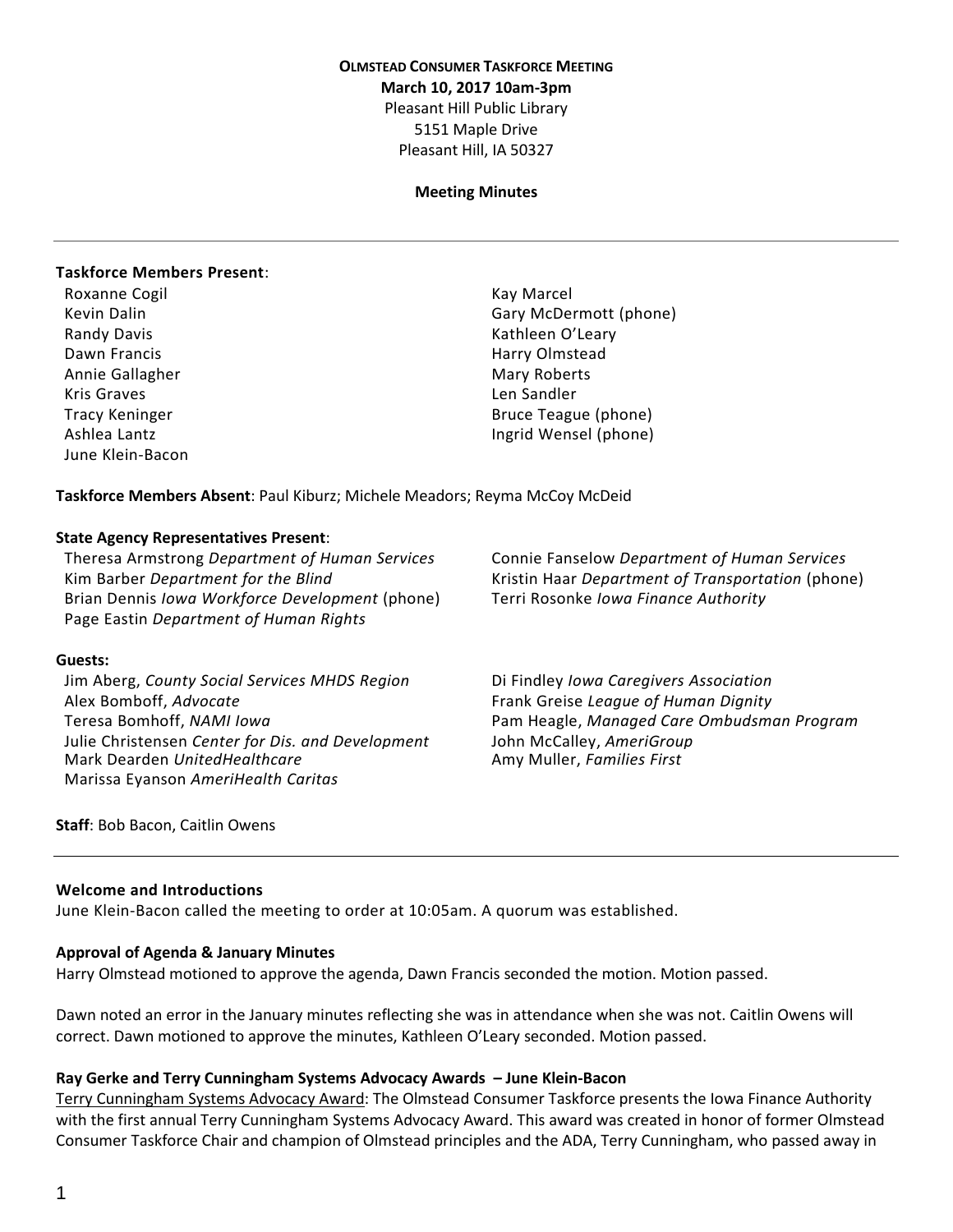2015. The award was established to honor an agency, organization, or group that demonstrates outstanding systemlevel work and advocacy that makes life in the community more possible for Iowans with disabilities.

In particular, the Taskforce would like to recognize the long standing partnership of IFA, and liaison Terri Rosonke, to the Taskforce. IFA has long demonstrated support of Olmstead principles through programs and policies, and of note this past year by including a session at the HousingIowa conference that featured civil rights leader and litigator on the Olmstead court case, Sue Jamieson. In addition, offering scholarships to disability advocates so they could attend the session was above and beyond and meant a great deal to those who were able to attend. This is certainly not the only example of IFA going above and beyond, and we truly appreciate the work they do on behalf of Iowans with disabilities and low-income Iowans; their work enhances lives and communities.

Terri Rosonke accepted the award on behalf of IFA and thanked the Taskforce for the honor, noting it holds special meaning because Terry Cunningham was one of the first people she met and worked with on the Taskforce and she learned a lot from him.

Ray Gerke Systems Advocacy Award: The Olmstead Consumer Taskforce has chosen to honor Jackie Dieckmann's legacy of advocacy by awarding the 2017 Ray Gerke Systems Advocacy Award in her memory. Jackie served for several years on the Olmstead Consumer Taskforce, and was an active in many other advocacy efforts across the state before her tragic and untimely passing last March. Her tireless advocacy left a lasting impression on us all, and she is deeply missed.

This award was created in honor of Ray Gerke, a longtime advocate for individuals with disabilities and former member of the Taskforce. The award is meant to honor an individual who demonstrates outstanding system-level work and advocacy that makes a difference the lives of individuals with mental illness and/or disabilities, our communities, and our service systems.

### **Appreciation of Service – June Klein-Bacon**

June shared that while Michele Meadors was unable to attend the meeting, she wanted to acknowledge her service to the Taskforce and thank her for her strong advocacy, both on the Taskforce, and in her work with other groups. She shared that Michele is a strong advocate who has used her personal and professional experience to push for making programs, policies, and communities more accessible and open to people with disabilities.

# **Taskforce Nominations and Officer Election – June Klein-Bacon**

Nominations: There were seven seats that needed to be filled, six for three year terms, one for a one year term due to a resignation last fall. All terms begin in May. Five of the six current members whose terms were ending were eligible to serve another term. Five current members submitted applications to serve another term, and 12 applications were submitted by individuals who don't currently serve on the Taskforce. The committee reviewed and discussed the nominations. The committee consisted of Mary Roberts (chair), Dawn Francis, Harry Olmstead, and Paul Kiburz. The committee recommends reappointments for the five reapplying Taskforce members (Annie Gallagher, June Klein-Bacon, Kay Marcel, Gary McDermott, and Tracy Keninger). The committee recommends appointing Frank Greise and Jenna Batten for the remaining two seats. June read short bios of Jenna and Frank. Kevin Dalin moved to approve the slate of nominations, Harry seconded. Gary McDermott, June Klein-Bacon, Kay Marcel, and Annie Gallagher abstained because all were included in the slate of nominees. Motion passed.

Officer Election Discussion: June shared that there are three seats open: Chair, Vice Chair, and Secretary. The slate of officers for consideration were Dawn Francis (chair), Kevin Dalin and Harry Olmstead (vice-chair), and Kris Graves (secretary). She shared brief bios of those interested in one of the positions with everyone, including why they were interested in the roles they sought.

*Questions and Comments:* Mary Roberts asked if both Harry and Kevin would be comfortable running the meeting if Dawn is absent. Both affirmed they would feel comfortable.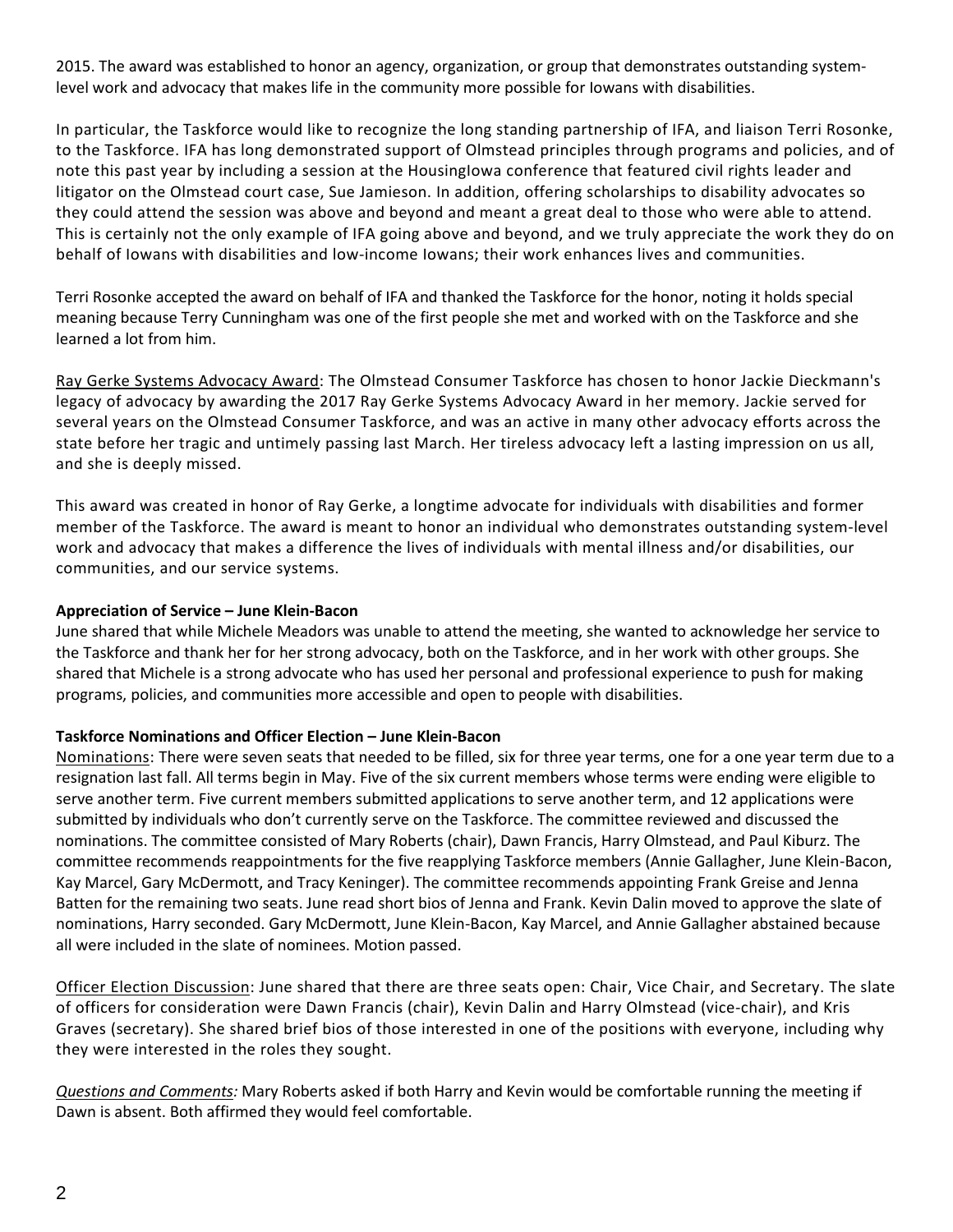Officer Election Voting Results: Voting members of the Taskforce cast ballots either electronically or by paper ballot and the results were tabulated by Caitlin Owens. Dawn Francis was elected chair, Kevin Dalin vice-chair, and Kris Graves secretary.

Roxanne suggested Harry act as Medicaid Committee co-chair if he is interested in a leadership position, which he accepted. Harry suggested an amendment to the bylaws to ensure there is always a person on the executive committee who is a consumer. He made it clear that it was not because it was of the outcome of the election. Dawn agreed and added that the Taskforce should also ensure that at least half the members are actual consumers of services, not including people with disabilities who are also disability professionals. She said there is a difference between someone who has a disability and is working full time in a disability organization, and people who have disabilities and have to actually receive services. Kris agreed and noted she is one of those people who lives with a disability and is supported by the disability safety net, and agrees that there is a difference, and she also has experience living in an institution.

# **Department of Human Services Update – Theresa Armstrong & Deb Johnson**

Updated Administrative Rules (Theresa Armstrong): Theresa shared that the MHDS Commission recently approved changes to crisis services, which will be published in the March  $15<sup>th</sup>$  bulletin. She said the changes were mainly to address the staffing levels and a technical fix. She said the staffing issue was that there wasn't a staffing level for individuals with good behavioral health experience who didn't have a related human services degree, and the amendment allows such individuals to fill those roles. She said they had done a number of exceptions to that policy through waivers requested by agencies, and it was especially an issue in crisis residential services. The technical fix was related to the autism support program, she reported that through all of the reviews last year the definition of the eligible age was mistakenly not changed, even though it was discussed elsewhere in the rules package.

Legislation Update (Theresa Armstrong): Theresa shared information about several bills that might be of interest to the Taskforce.

- **HF 546** is a bill that would direct regions to develop plans to address the needs of individuals with complex mental health, disability, and substance use disorder needs, and directs a statewide stakeholder group to make recommendations based on these plans. It would also mandate mental health institutions and hospitals to participate in the psychiatric bed tracking system. Regarding the bed tracking system, she said over the past few months Director Palmer has been pulling stakeholders together and has been hearing that the bed tracking system is not working the way it was intended to. She said the main issue seems to be people are still having a hard time finding the right service at the right time. They pulled together some recommendations for services that might be needed, including mandating that hospitals participate as currently they are not required to, as well as requiring them to report more specifics on the types of beds that are open.
- **HF 343 and SF 365** are two property tax bills that made it through the funnel. Theresa reported for the past several years regions have talked about the need for sustainable funding. She said regions, ISAC, and other groups have been advocating for regions currently under the \$47.28 levy cap to be allowed to raise their levies. Both bills would allow county boards of supervisors to set the levy up to \$47.28 per capita.
- **SF 302** is related to transporting individuals with mental health and/or substance use disorders who have been either voluntarily or involuntarily admitted for treatment. Several regions currently provide this service, but there is some confusion about what the code actually allows, and this legislation would make it clear that regions, hospitals, and others could transport or contract with an entity to transport individuals rather than relying on law enforcement to do so. This is another issue that has been brought up in the stakeholder meetings convened by Director Palmer.
- **SF 464/HF 319** would change code for substance use disorder and mental health commitments so that mental health professionals who meet the Iowa definition of mental health provider can perform exams for commitments, sign off on exams, provide treatment, and provide information to the courts. This is already within their scope of practice, but not in code.
- **SF 400/HF 215** pertains to applied behavior analysis for individuals with autism, and would mandate insurance providers in Iowa to pay for the service for individuals up to the age of 19. Theresa said several of the larger employers in Iowa fall under federal requirements and wouldn't be impacted by this bill, but it is a good place to start. State insurance plans and Medicaid are already required to fund this service for qualifying individuals.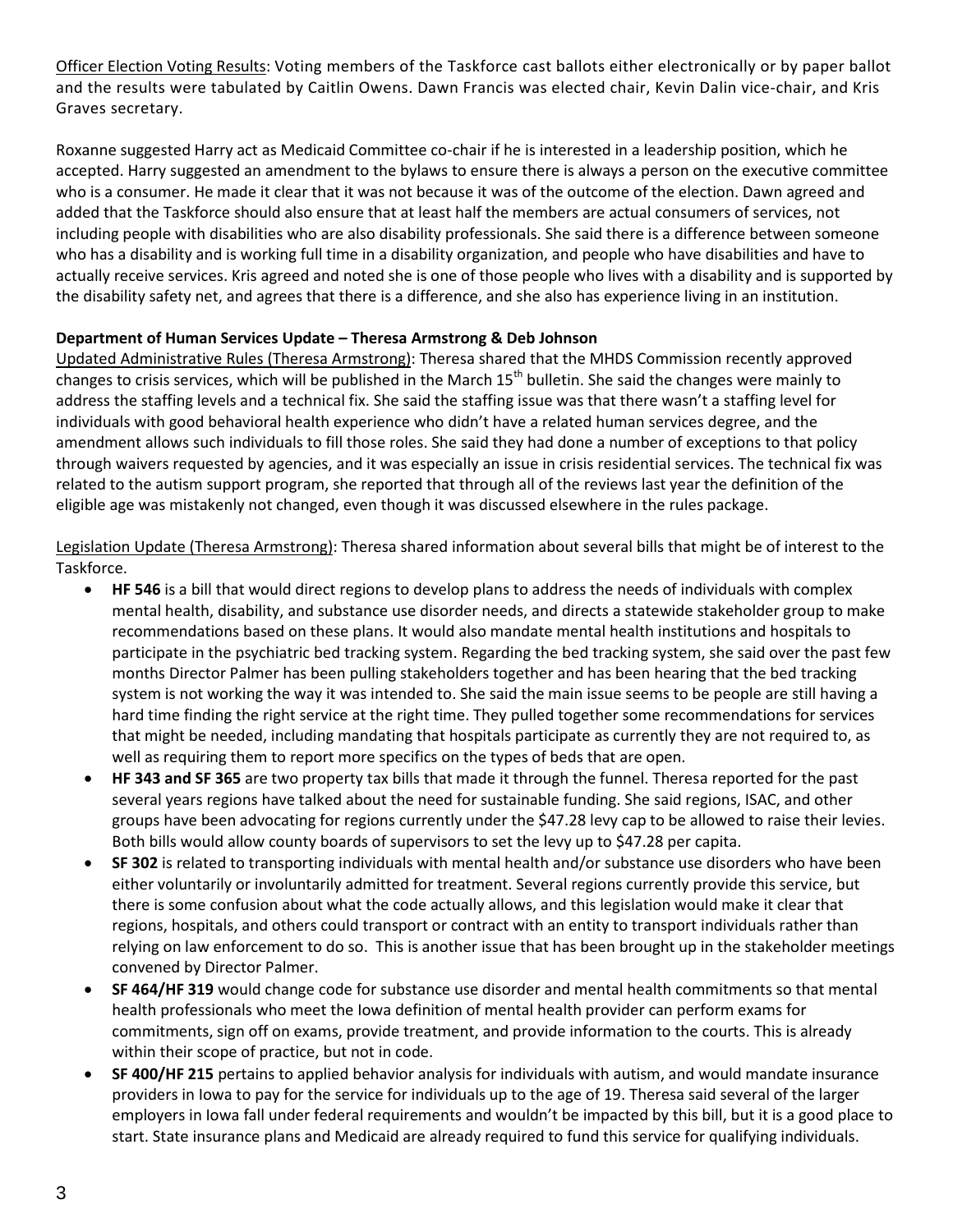*Questions and Comments*: Dawn asked if there is a bill to eliminate the levy cap? Theresa said she did not think so, there could have been one drafted but no such bill has been reviewed by MHDS. She said in her conversations with the regions the two bills to allow counties below the current cap to raise their levies are the ones the regions are advocating for.

Iowa Medicaid Update (Deb Johnson): Deb Johnson shared that the managed care second quarterly report for state fiscal year 2017 was published on March  $10^{th}$ . She said they are continuing to refine those reports to make sure the data they are collecting and reporting is meaningful. She addressed several issues shared with her from the Taskforce ahead of the meeting:

- AmeriHealth Contracting Issue: She addressed the news reports that Mercy Health Network may not contract with AmeriHealth. She said typically in insurance contracts there are times when the insurance company and provider work out agreements to keep that provider in their network, and typically they negotiate a deal. The insurer may send a letter to the provider letting them know they are terminating the contract, but this typically means negotiations are ongoing. Per the contract with Iowa Medicaid, if a letter is sent to a provider they must notify members as well, which is why the news has been reporting on this issue. She said the intent is for AmeriHealth to continue their contract with Mercy.
- AmeriHealth Transitioning to In-House Case Management: Regarding AmeriHealth's transition of case management from a primarily community-based to an in-house model, Deb suggested the best source of additional information on that would be AmeriHealth. She said it is her understanding that they are going to have a hybrid model but will be doing most of it in-house. She said they will still be contracting with a handful of providers, but are moving members to in-house case managers.
- Provider Reimbursement: Deb shared that she has heard there have been some improvements, but some issues remain. She said there are problems on both sides, and many of the issues were present with fee-for-service Medicaid as well, though the issue is a little bit bigger now. She said the MCOs have been working with provider associations on how to resolve the issues systematically and by individual providers, and while there have been some improvements there is still more work to be done.
- Waiver Waitlist Update: The Taskforce asked if Deb could share any information on the wait time people are experiencing after being approved for the waiver and when they actually start receiving services. She said she does not have specific information on that, but IME is continuing to give out slots and providers continue to have serious issues finding direct care providers. She said she hasn't heard people aren't able to find a provider, but perhaps Taskforce members have. She said they could look at when a person enrolls and when they first bill for services but would not be able to prove that it is a provider capacity issue.

*Questions and Comments:* Kay Marcel said she can only speak from her own experience, but that she has experienced significant wait times with her son's provider. She said her son is not difficult to serve and doesn't have a lot of services, and between when they were notified of a waiver slot in November things moved relatively quickly, but their provider is still waiting on direct support staff and she has been told it will likely be June when they have the capacity to provide the services. She said when they moved to Iowa three years ago they applied multiple times for county funds and couldn't get direct support back then either, so it was definitely an issue before managed care. She said she does believe one of the main issues is the wage paid to most direct care staff, and if they are going to be asked to increase their abilities and professionalism it is not sufficient to pay them minimum wage or barely above. She said the wage needs to demonstrate the respect we have for the position and what we they are charged to do so people can make it a career. She said she thought the MCOs were expected to improve provider capacity. Dawn said it wasn't explicitly required in their contracts. Kay said regardless it is required under federal law that they have adequate capacity, and it was her expectation they would address this whether it was in the contracts or not. Deb said Kay makes good points and it is IME's expectation that they address the issue. She said direct care workers do have a tremendously important job, and the issue of higher compensation has been discussed at the state and national level for years, including by the Iowa Caregivers Association.

June said she is seeing the numbers of people on waitlists go down but is curious about the in-process numbers. She said she has several clients who have been in-process for a long time and has been trying to work with IME and the MCOs to see why that is happening. She asked if IME collects data on the in-process individuals. Deb said they are tracking that for every member, and they have given out a lot of slots on the past year. She said they provide the MCOs the number of slots they have given out on a weekly basis and want to know where they are with their level of care assessments. She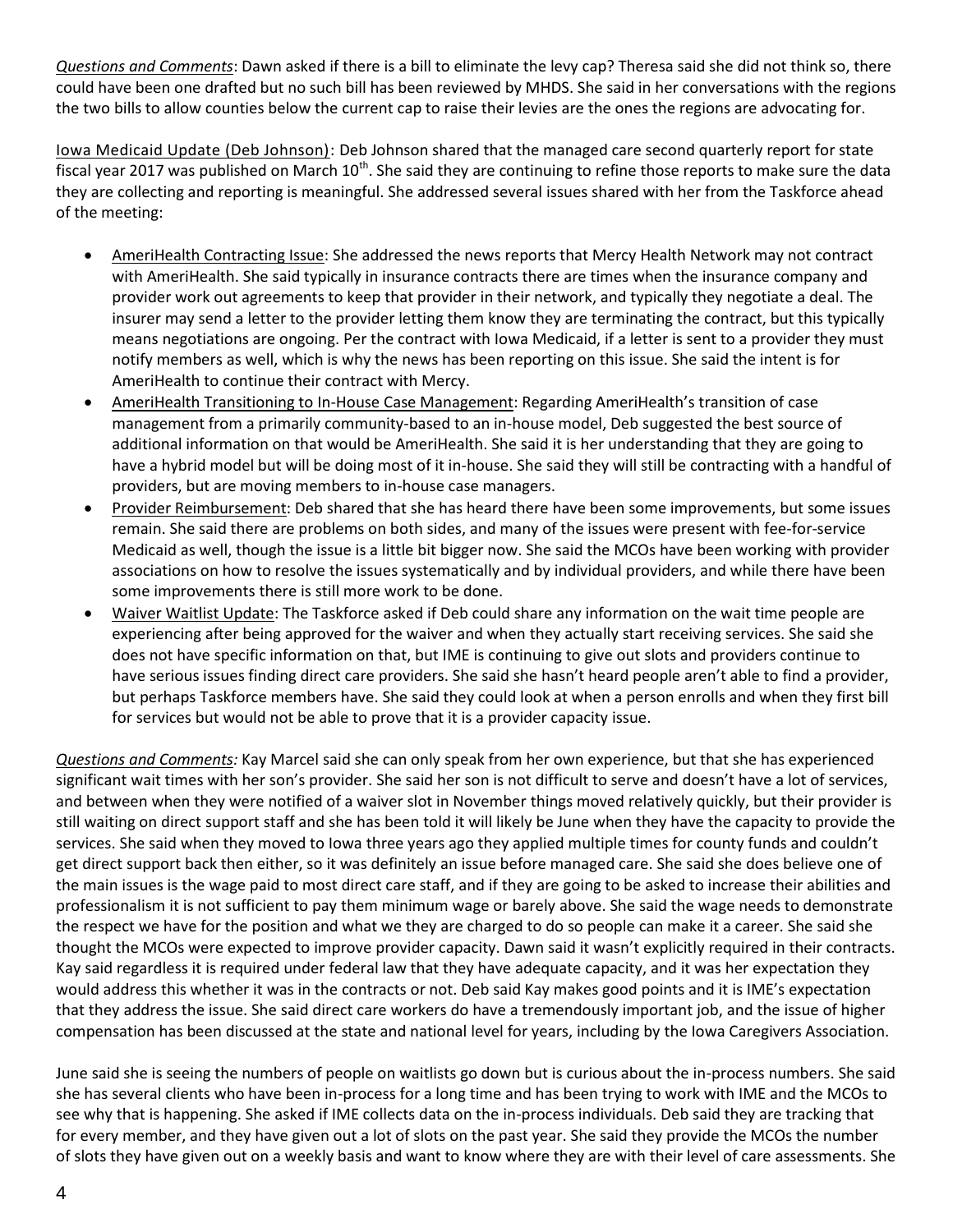said the information they have is in large categories, like MCOs reporting they are unable to find people. She said if June can provide them with names they can follow up on the individuals cases.

### **Executive Committee Report – June Klein-Bacon**

Letter to congressional leaders regarding ACA repeal and replace: The letter was sent in mid-January to Grassley, Ernst, Young, Blum, Loebsack, and King. June shared that most legislators responded with a form letter and she can share the responses if individuals are interested.

Questions and Comments: Dawn suggested responding specifically to the letters to address the fact that most did not actually speak to the issues that are of concern to people with disabilities. June agreed and said when the letters were first sent it was before specific legislation had been proposed, but now that there is legislation there are tangible things that are concerning. Randy Davis and said the Iowa Legislature has been very thoughtful in the way that they have utilized Obamacare, and every state is different. He said Iowa decided to expand Medicaid and he knows a lot of people who have been really helped by it, like people who just missed the income limits for Medicaid.

Teresa Bomhoff added that the current legislation will be catastrophic for people with disabilities. She said the proposal uses 2016 funding levels when this goes into effect in 2020, and states will receive a certain amount of money and have to figure out how to spend it. She said she sent out an email outlining additional concerns and hopes people will speak out.

Kay said one of the talking points she continues to hear is that the new legislation will give states more flexibility, but it is worth pointing out that states already have flexibility and that will be jeopardized by limiting funding. She said solutions need to be proposed as well.

Randy suggested it is important to align the Taskforce's message and language with other groups, specifically pointing out that AARP has been publicly critical of the ACHA.

Harry Olmstead motioned for the executive committee to write a follow-up letter to legislators and arrange for meetings with legislators and/or staff if possible. Kathleen O'Leary seconded. Motion passed. Randy urged the Taskforce to reach out to AARP to see if they would sign-on. Kevin Dalin suggested that because time is of the essence that it may not be feasible for the Taskforce to wait for an organization as large as the AARP to sign-on. Randy said it would be worth trying, and at the very least the letter should contain shared language.

#### **Medicaid Committee Report – Roxanne Cogil**

Medicaid Committee: Roxanne Cogil shared that the Medicaid Committee met and talked about action items and areas to monitor, and are currently trying to develop talking points for several of the areas to monitor to make sure people have an easily referenced overview of Olmstead talking points to take to meetings around the state.

Roxanne shared that the committee has been meeting through Go-To-Meeting which has been great for accessibility and ease of sharing documents. She said she is also trying to confirm who is on the committee, and if there is anyone interested in being involved who is not already to let her or Caitlin know.

*Questions and Comments:* Kevin Dalin shared that while he realizes managed care has demanded the majority of the focus of the Medicaid Committee, he wanted to mention another issue the committee may be interested in addressing. He shared that he recently hit his first financial cliff as a person with a disability who receives Medicaid through Medicaid for Employed Persons with Disabilities (MEPD). He said he will soon have double premiums and no dental care. He said financial cliff's are a real thing for people who are moving off disability insurance and though he knew about it he wasn't prepared for it to hit as soon as it did. He said he is thankful for MEPD and he isn't a heavy Medicaid user, but it is a roadblock people hit on their way to self-sufficiency.

Ombudsman Report: June Klein-Bacon shared that the February Ombudsman's report was recently released, and it shows that their calls increased quite a bit from previous months. She noted that in January a staff member from the Ombudsman Office had noted that their calls were up in January, so it seems significant that they continue to increase.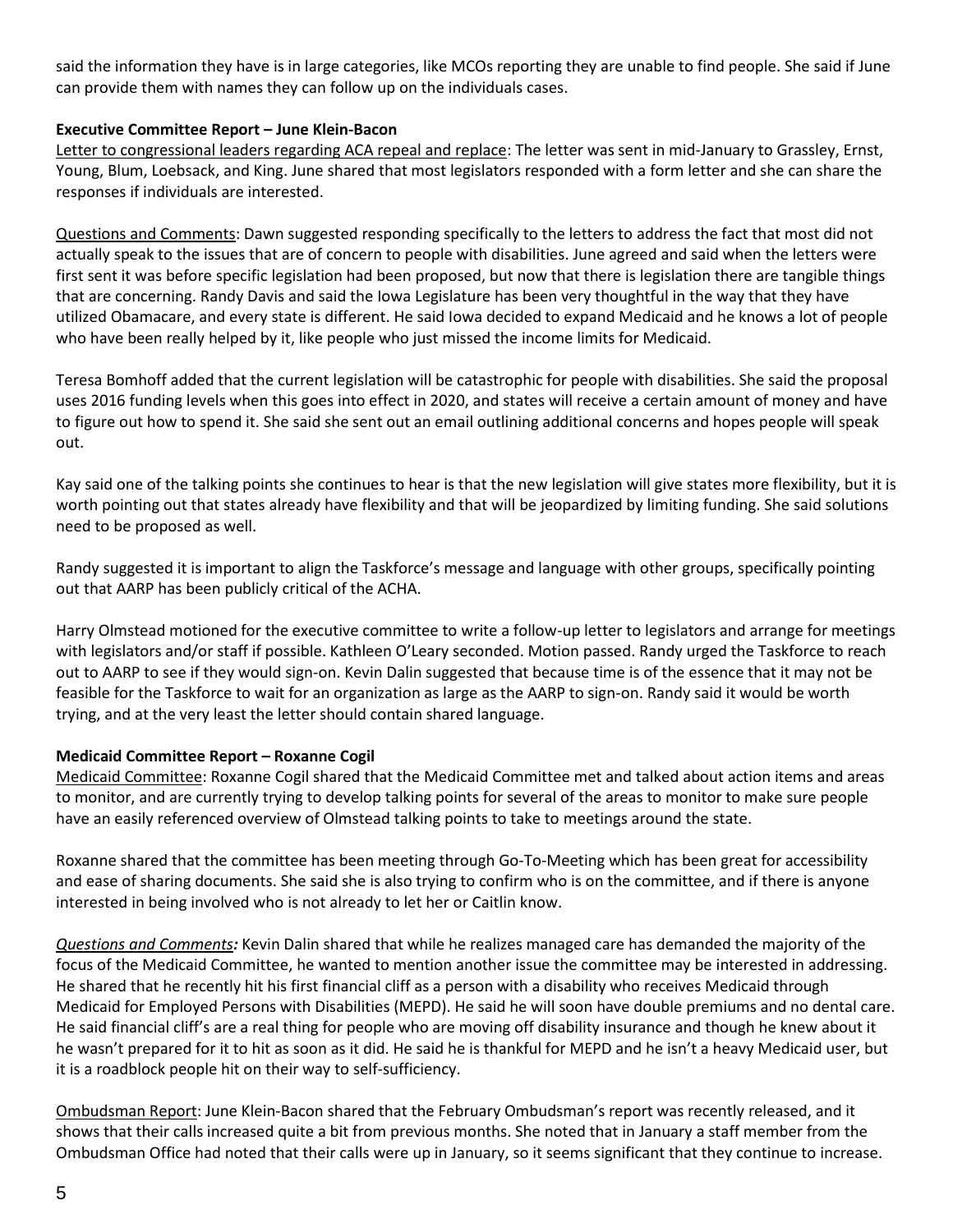She shared several issue called out in the report's cover letter as the top concerns for the month. Those issues included: reductions, denials, and termination of CDAC services and CCO budgets; concerns about AmeriHealth moving case management services in-house; and individuals experiencing issues maintaining their current residence or securing new placement due to providers not accepting reduced reimbursement rates for members that require higher levels of care.

*Questions and Comments:* Kay Marcel said it is encouraging that issues are getting resolved, but concerning that the same issues are continuing to come up. She said it's important that these issues are being resolved, but many of them should not be occurring in the first place and it's important for legislators and the state to know these issues and for there to be a systemic approach to resolving them. Harry suggested people from the Managed Care Ombudsman's Office and/or Disability Rights Iowa may be useful to have participate in Medicaid Committee calls.

Dawn Francis said step therapy was discussed on the IDAAN call and a decision was made to send a letter to legislators to encourage them to pass the step therapy bill. Roxanne gave an overview of the issue sharing that sometimes patients are required to take potentially ineffective medications and "fail first" on those before their insurance company will approve and pay for another form of medication, even if their medical provider(s) initially recommended a different drug. Dawn made a motion for the Taskforce sign on to the IDAAN letter, Harry seconded. Motion passed.

# **County Social Services' I-START Program Overview – Jim Aberg**

Jim Aberg is the program director of I-START, which is a program offered by the County Social Services MHDS region. I-START is a program and system to support individuals and teams who work with individuals with intellectual/developmental disabilities who have challenging behaviors often due to co-occurring mental health challenges. The program receives referrals and Jim determines eligibility, and then a coordinator is assigned who arranges the initial consultation, convenes a team, and helps determine an action plan. The coordinator doesn't act as a case manager or care coordinator, but rather a facilitator to ensure the whole process is very team based. He shared that the I-START program has four coordinators located in Cresco, Fort Dodge, Waterloo, and Mason City; a clinical director also located in Waterloo; a medical director available for consultation; and a behavioral psychologist available for consultation based in Clear Lake. Both the medical director and the behavioral psychologist provide consultation to both I-START staff and providers. The program currently has 49 active cases, and they also do consulting outside of their region. Starting in April staff will be on-call 24/7.

Jim shared that currently County Social Services is the only MHDS region in Iowa implementing a program like this, though he has been working with Crossroads and others who are exploring the possibility of starting their own programs. He said CSS started this program because one of their charges as an MHDS region is to support people in crisis, and they believed it was important to have a system in place to support providers so crisis situations can be prevented in the first place. The goal of the program is to support, not blame, providers so together they can break the cycle of individuals moving between hospitals, crisis centers, jail, etc. Currently the model is evidence informed, but they are working with the program administrators in New Hampshire and SAMHSA to make it an evidence based program.

Jim shared that they have been meeting with providers in the CSS region and are looking to create a consortium of providers who are willing to support the most difficult individuals, and looking into the possibility of opening a START resource center. He said when he speaks with people on behavioral health units they often report being unequipped to deal with individuals with IDD.

More information can be found in the handout links below.

# Handouts:

- CSS I-START Brochure [\(link\)](file:///H:/OCTF/OCTF%20Main/Meetings/2017%20Agendas%20Minutes%20and%20Mtg%20Materials/March%20Mtg%20Materials/START%20Program%20Info/CSS%20I-START%20Brochure%20(Revised%208-9-2016).pdf)
- National START Brochure [\(link\)](file:///H:/OCTF/OCTF%20Main/Meetings/2017%20Agendas%20Minutes%20and%20Mtg%20Materials/March%20Mtg%20Materials/START%20Program%20Info/National%20START%20Brochure%206-22-16.pdf)
- PowerPoint Overview of START Model and Outcomes [\(link\)](file:///H:/OCTF/OCTF%20Main/Meetings/2017%20Agendas%20Minutes%20and%20Mtg%20Materials/March%20Mtg%20Materials/START%20Program%20Info/Overview%20of%20START%20Model%20and%20outcomes%20Iowa%20presentaion%209-16jbb.pptx)
- START Coverage Map [\(link\)](file:///H:/OCTF/OCTF%20Main/Meetings/2017%20Agendas%20Minutes%20and%20Mtg%20Materials/March%20Mtg%20Materials/START%20Program%20Info/START%20Coverage%20Map%20Oct%202106.docx)

*Questions and Comments:* Mary Roberts asked if there is a plan in place for the potential resource center to avoid individuals being "dumped" in the facility. Jim said they are going to ask providers to agree to take individuals back once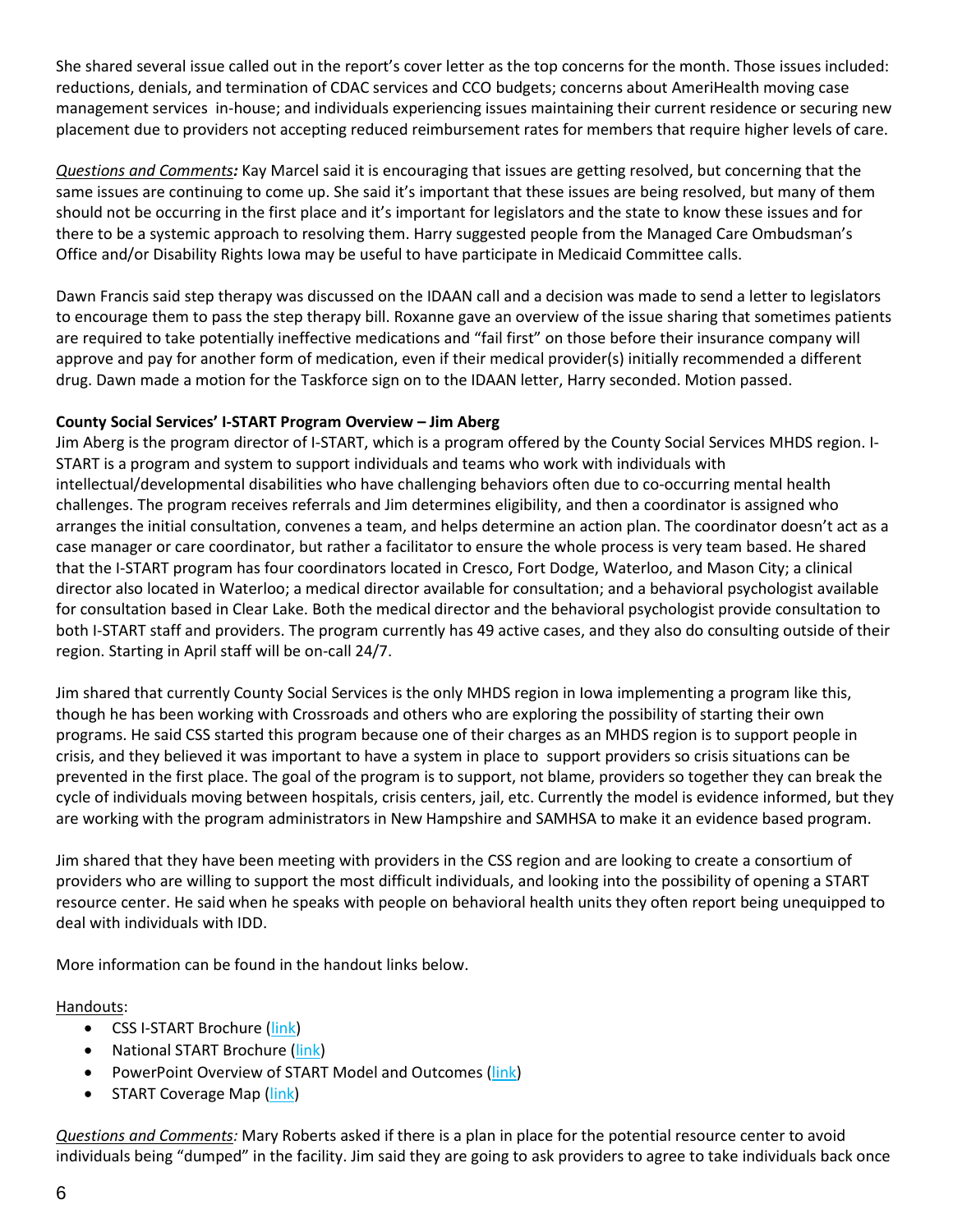they have stabilized, and that the consortium they want to develop could play a key role as well. Harry Olmstead asked what the funding source is and whether they are able to serve individuals without a permanent residence who may move to another county outside the CSS region. Jim said the program is funded by CSS and the board is very supportive of the initiative. He said the funding for the resource center will initially be CSS but they are hoping the MCOs will see its value as well. Regarding the second question Jim said this particular program has not worked with any individuals experiencing homelessness, but it is an issue that is being addressed through other programs and supports within the region.

# **Olmstead Plan Committee Report – Dawn Francis**

Dawn shared that the Taskforce has expressed frustration at the last several meetings with the progress of the Olmstead Plan, and the fact that there is not yet a final version. In addition to the discussion at the meetings, she said several people have contacted her directly to express frustration. She said it is important to acknowledge that a lot has happened since the Taskforce first approached DHS about the plan in mid-2015, and they have incredibly full workloads with managed care and other duties. She said she's explained before that there is no mandate that says DHS has to do an Olmstead Plan, though it is in their best interest to be working towards more individuals with disabilities being supported in the community. She said it has been an ongoing struggle to figure out how to make the plan workable, especially since the last plan didn't have measurable outcomes.

Dawn shared the Executive Committee sent a letter on February 20<sup>th</sup> to Director Palmer expressing concerns with the progress of the plan, and have not yet received a response from him, though Connie Fanselow reached out to schedule a Olmstead Plan Committee meeting. She said at the request of her and June, Caitlin sent out an email asking if any members of the Taskforce would be interested in joining the committee as it is just down to two people. Annie Gallagher expressed interest. Dawn said she invited Geoff Lauer and Paula Connolly to join the committee because they were involved in the past and they have both agreed to participate. Dawn said anyone else interested in participating should get in touch with her, and the next meeting is scheduled for April  $11^{\text{th}}$ .

*Questions and Comments:* Connie Fanselow shared that a response from Director Palmer should be coming soon. She said there are a lot of reasons this hasn't gone faster, and a big component is the data collection is much more complicated than anticipated. She said it is her hope that they will have something to share after the committee meets in April.

Di Findley asked how the goals in the plan were established. Connie said they were established years ago through workgroups and then written into code through mental health redesign legislation. Connie said the activities are based on asking what we want to do and what will get us there, but it's complicated because so much depends on funding from the legislature and other resources, and the plan itself does not determine those things.

June added that the challenge of developing a plan when there is no money tied to it has been a sticking point for her throughout this whole process. She said another important point is that the Olmstead Plan is not necessarily tied to the function of the Taskforce, rather it is the responsibility of DHS and the Taskforce is consulting on the process. She agreed with Connie on the difficulty of the data collection, and noted it is very important for seeing where the system is currently, where it needs to go, and whether progress is being made.

# **State Agency Reports**

Iowa Finance Authority (Terri Rosonke): Terri shared that IFA currently has 82 applicants on the HCBS Rent Subsidy waiting list, which is about what it has been at for some time now. She said the proposed HCBS Rent Subsidy Program budget for FY 2018 maintains the FY 2017 funding level of \$658,000.

Regarding Walden Pointe, she said IFA has been hearing that an alternative service provider interested in providing assisted living services has been identified but there might be some barriers to them being allowed to expand their services to Des Moines because they are a relatively new provider. She said she is trying to learn more about why that would be the case, and in the meantime IFA's general counsel sent a letter to the owner requiring a formal status update to be submitted in writing.